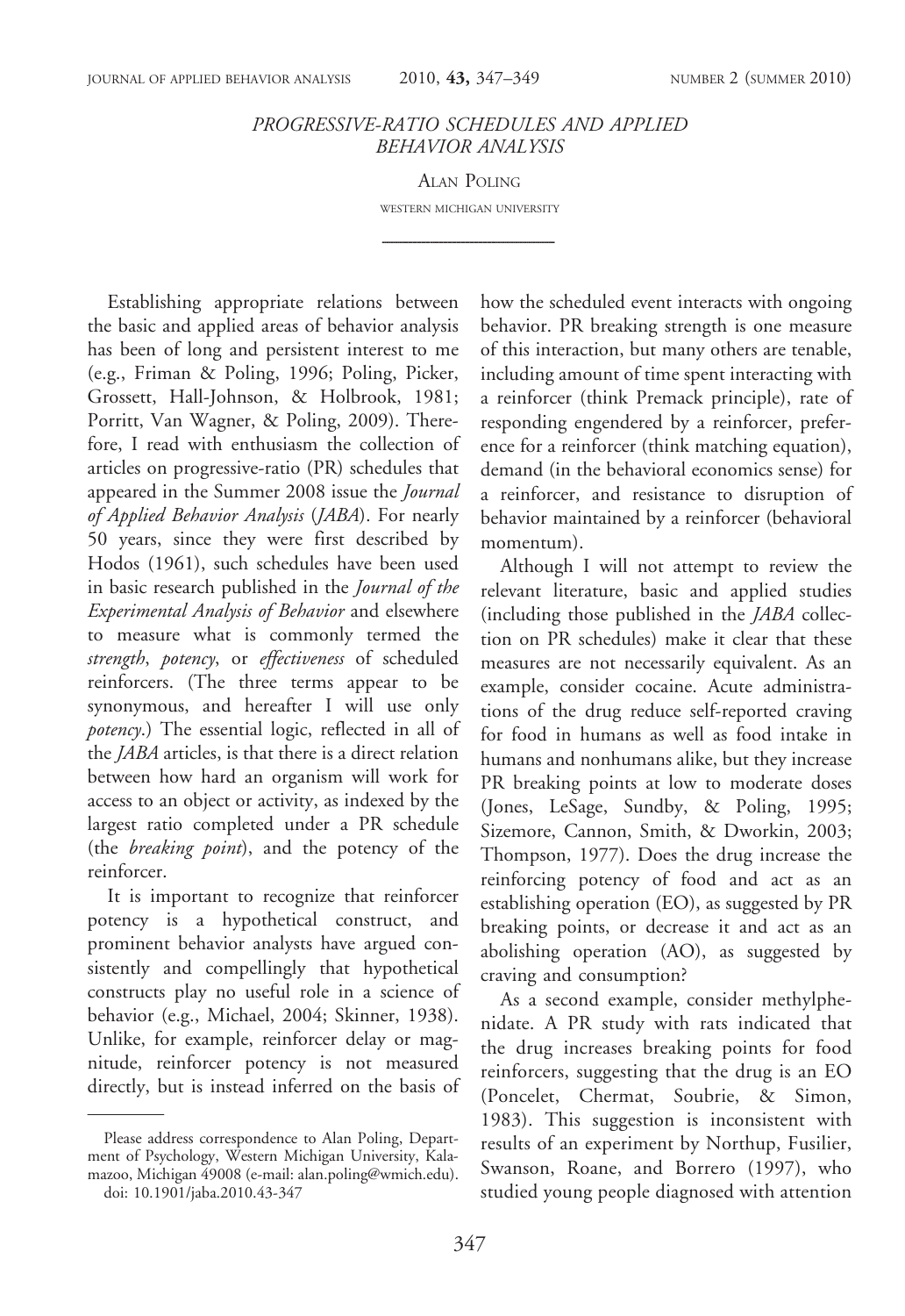deficit hyperactivity disorder. These researchers systematically reinforced appropriate responses (completed math problems) with coupons (conditioned reinforcers) that could be exchanged for particular back-up reinforcers. Each time a reinforcer was earned, seven different coupons, each exchangeable for a different reinforcer, were available in a reinforcer selection arrangement. In general, coupons exchangeable for food were selected more often when placebo was given than when methylphenidate was administered, and coupons exchangeable for activities were selected more often in the latter condition than in the former. These findings suggest that the drug acted as an EO for social activities and as an AO for food.

Of course, the effects of drugs on PR responding and other aspects of behavior may reflect a mechanism other than altered reinforcer effectiveness, but the point is clear: PR schedules do not provide an uncontaminated index of the effects of drugs or other independent variables on reinforcer potency. As the examples of cocaine and methylphenidate illustrate, the apparent potency of a reinforcer may depend on the general procedure used to measure it. In addition to the general strategy used to quantify behavior, the specifics of a given procedure also can influence reinforcer potency. Roane (2008) indicated that this appears to be the case with PR schedules, but there are many uninvestigated areas for future research, including (a) how initial schedule value and step size influence findings in applied settings, (b) how response topographies influence results, and (c) whether behavioral economics analyses can be applied profitably to PR findings. In fact, he comments that ''almost any previous study that has examined variables that alter the effectiveness of positive reinforcement could be replicated [in applied settings] using PR schedules'' (p. 159). One can easily envision several lifetimes of research in this vein, especially when comparisons across all of the

procedures available for measuring reinforcer potency, as well as within PR schedule variants, are considered and negative reinforcers are added to the mix.

Whether such research would yield much of applied benefit is debatable. My prediction is that it would not. In applied research—at least, when *applied* is defined as proposed in Baer, Wolf, and Risley's (1968) seminal article—the potency of a scheduled reinforcer is important primarily with respect to whether or not that reinforcer can be arranged to improve a socially significant target behavior. How it affects behavior in other circumstances, even in the population of concern (e.g., children with autism), is of value only if (a) this information is easily obtained, so there is little cost for people with special needs; and (b) this information allows applied behavior analysts to predict the clinical utility of the scheduled reinforcer. PR schedules are not an especially quick way to scale reinforcer potency. In addition, exposure to long ratios (as when the breaking point is approached) is known to be aversive (e.g., Dardano, 1973). Therefore, members of protected populations should not be exposed to them unless there are clear offsetting benefits. To date, no such benefits have been demonstrated, and no compelling arguments for their existence have been provided.

## **REFERENCES**

- Baer, D. M., Wolf, M. M., & Risley, T. R. (1968). Some current dimensions of applied behavior analysis. Journal of Applied Behavior Analysis, 1, 91–97.
- Dardano, J. F. (1973). Self-imposed timeouts under increasing response requirements. Journal of the Experimental Analysis of Behavior, 19, 269–287.
- Friman, P. C., & Poling, A. (1996). Making life easier with effort: Basic findings and applied research on response effort. Journal of Applied Behavior Analysis, 28, 583–590.
- Hodos, W. (1961). Progressive ratio as a measure of reward strength. Science, 6, 387–394.
- Jones, C., LeSage, M., Sundby, S., & Poling, A. (1995). Effects of cocaine in pigeons responding under a progressive-ratio schedule of food delivery. Pharmacology Biochemistry and Behavior, 50, 527–531.